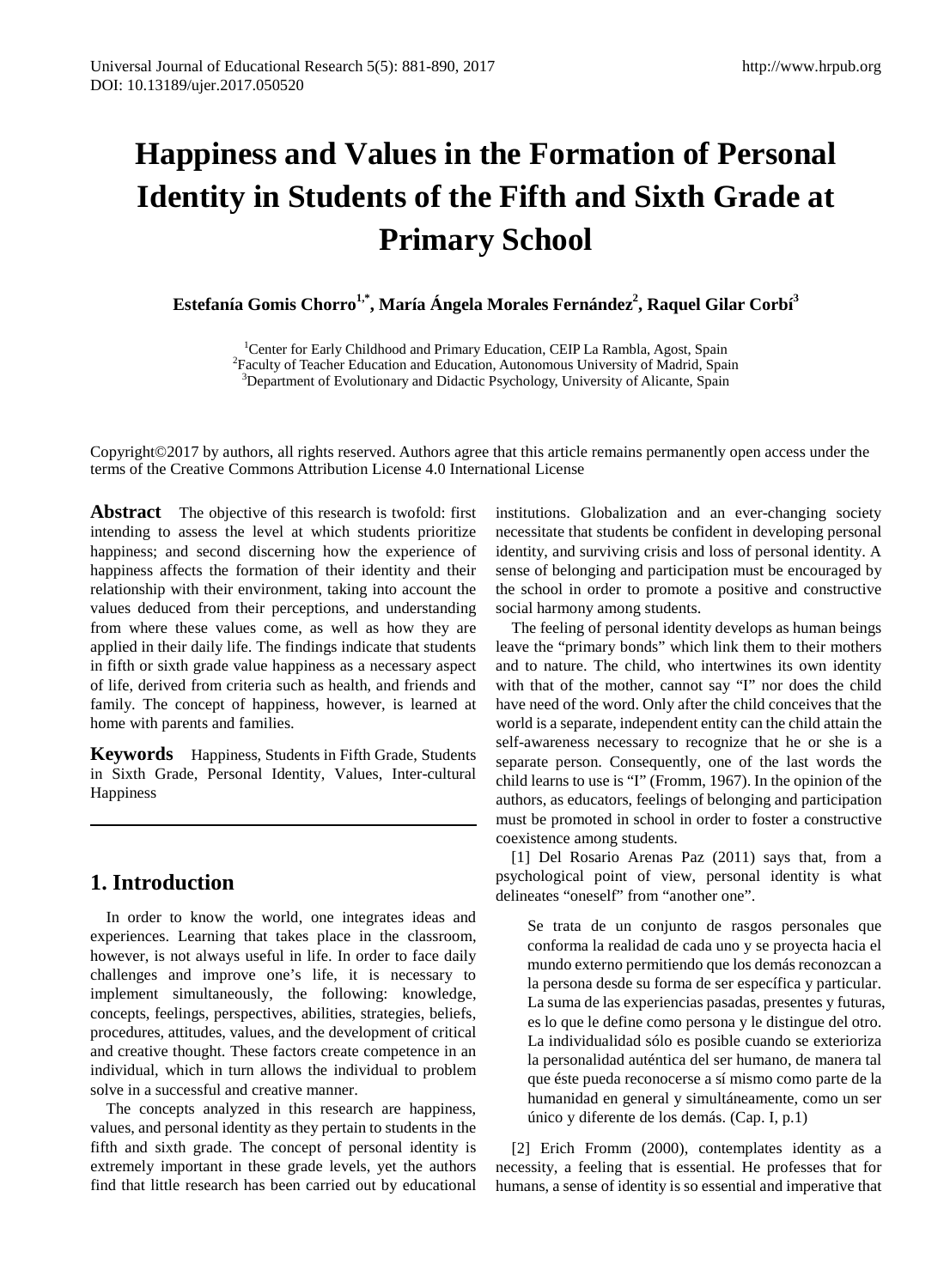humans cannot be healthy if they cannot find a way to satisfy it. According to the author, identity is an affective need, both cognitive (awareness of oneself and of the neighbor as different persons) and active (the human being must "take decisions" employing personal freedom and will). From the psychological point of view, identity is like the personality signature (Fromm, 2000).

This research takes into account not only individual works, but also the dynamic integration of socio-cultural processes and their effect on the concept of personal identity. In a review of published works about personal identity and values, the authors encountered numerous exploratory works in which three levels of identities are distinguished: the individual, the group and the community, underlining the published works by [3] Arfuch, 2002; [4] Martín and Barresi, 2003; [5] Morin, 2003 and [6] Peterson and Clark, 2003. Individual identity refers to each person as oneself, and group identity is defined as interpersonal relationships. By contrast, community identity goes beyond time and space to the individuals and the existing groups.

On the other hand, [7] Jimenez (2008) refers to values as principles which allow us to guide our behavior to grow as people. The author explains that these concepts are beliefs that help us to appreciate and choose some things over others, or a behavior instead of another one. They are also a source of satisfaction and fulfillment, since they provide guidelines to formulate goals and wishes, personal or collective. They reflect our interests, feelings and more relevant convictions.

That is why values refer to human needs and represent aspirations, dreams and hopes with an importance that is independent from the circumstances. Values become thoughts, concepts or ideas, but values are also the key to living in community with, and relating to, other people since they allow us to regulate our own behavior for the collective well-being and, in that manner, enable us to enjoy a harmonious coexistence.

[8] Seligman (2003), maintains that genuine happiness is not only possible but is far from dependent upon luck or genetic. Happiness can be developed, identifying and using many of the strengths and features that are already possessed. For the author, genuine happiness is based on the identification of what yields the best in ourselves and he believes that with the development of those aspects, people can noticeably improve their lives and the lives of those around them.

However, teaching students how to develop this emotional ability is not accounted for in school curriculum. The authors assert that the acquisition of happiness can be achieved by educating students how to appropriately manage their emotions, learning how to recognize and manage negative feelings while fostering and developing positive feelings.

Neuroscience indicates that happiness is a key element in the learning process. For [9] Mora (2003), joy is the awakening of the need for knowledge. This is the basis for the true nature of learning. The author adds that to understand in depth and from the perspective of how the

brain works, is a basic teaching principle with which learning can be bettered /improved. This principle could be extended to upper university studies or to applied studies for business or scientific research.

The authors of this study assert, through their own experience, that students who feel happy in the classroom see their academic progress, their creativity and their confidence in themselves and others increased. Through the design of a curriculum that takes into account the development and management of happiness, the classroom would cease to be a place that generates competition and anxiety, instead becoming a laboratory of exploration and creativity. A place without doubt that would favor a more real and productive coexistence and, therefore, a more real and productive learning. Finally, they point out that the involvement of the entire educational community in these values would help to create an educational community aligned with a common identity. In this way, everyone would benefit.

The origin of this research occurred in a normal classroom setting, exploring the criteria used by the students when choosing new friends coming from different social and cultural backgrounds.

Our initial hypothesis was that students would choose children they perceived to be more socially successful and with a higher economical level. However, they chose happier children regardless of their origin or social background, based on the students' perception of who was happier in pictures. This unexpected response made us reflect on the importance of the concept and experience of happiness in our students and a questionnaire was developed to explore the concept of happiness and its impact on emotional development. The core of our study is, therefore, the concept and experience of happiness that our students have and, subsequently, we aim to explore how it impacts on the formation of their personal identity and the relationship with their social environment.

The parameters used in this qualitative research are: understanding of the natural, social and cultural environment, communication, inter-cultural happiness, attitudes and values, critical reflection and creative thinking.

# **2. Methodology**

We used a qualitative methodology that consisted of the implementation of a questionnaire (Appendix 1) with six pictures of happy children from different social and cultural backgrounds and the following questions:

Q.1 Which of these children would you like to choose as friends? Why?

Q.2 What is happiness for you?

Q.3 Where have you learnt that the response you gave to Q2 is the source of happiness?

Q.4 From whom have you learnt that definition of happiness?

The stages in the process of this research are the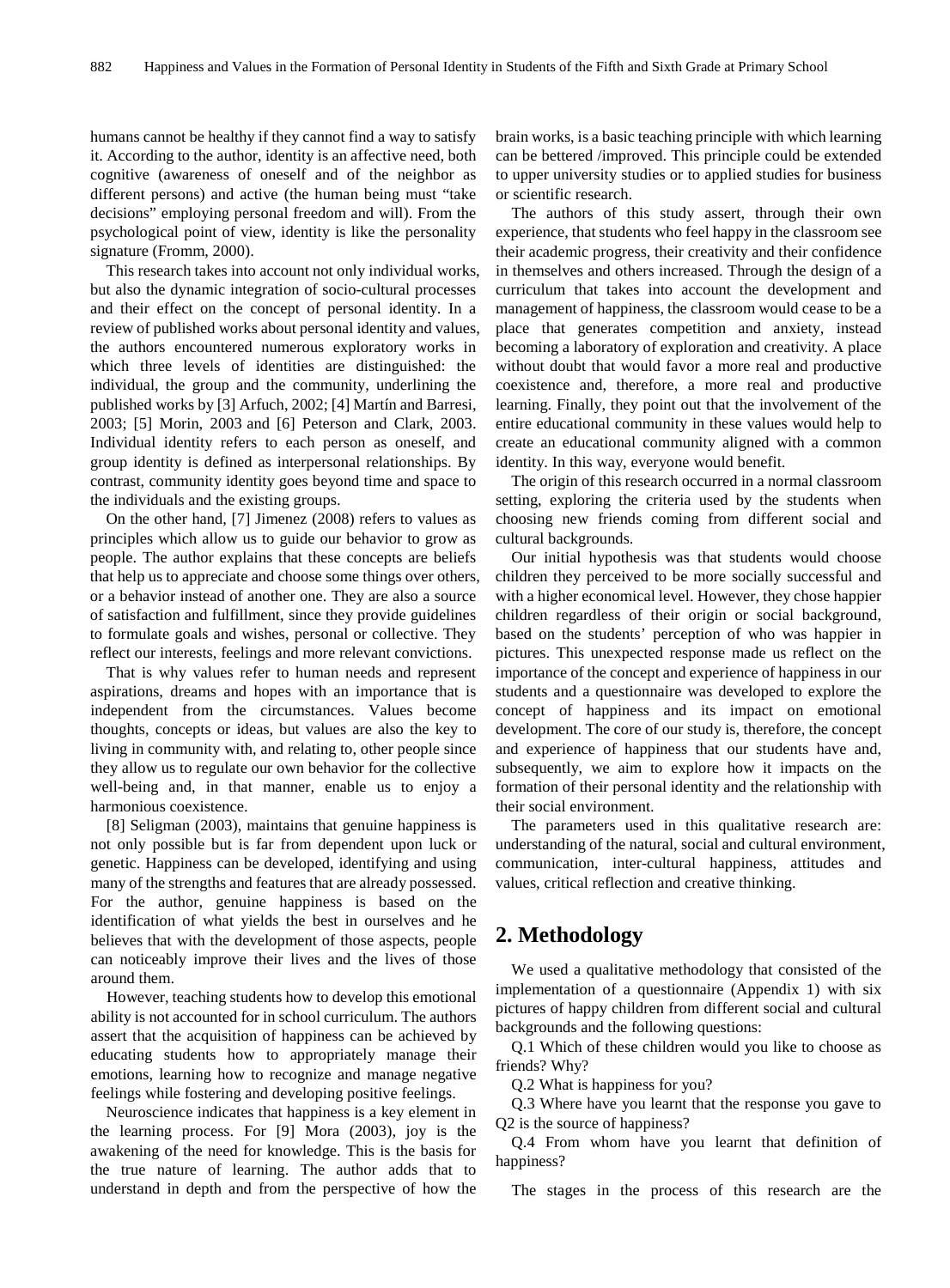following:

1st Stage:

1.1. Discussion and exploration of students' criteria for choosing new friends.

1.2. Observation of the mechanisms at work in the perception and functionality of the processes of personal identity and the values of the students.

1.3. Give the students the questionnaire.

2nd Stage:

2.1. Observation and analysis of the process of identification of the students.

2.2. Observation, identification and analysis of the values that are derived from this process of personal identity.

3rd Stage:

3.1. Obtain the results of the research.

3.2. Establish and understand functionality of the acquired values and their origin.

4th Stage:

4.1. To transmit these results to the students and discuss them in a group through reflection and critical and creative thinking.

5st Stage:

5.1. Elaborate further on the reflective and creative debate through the application of a Didactic Unit (see at the end of the conclusions).

## **3. Tools/Instruments**

The tools used in this paper are: a questionnaire with pictures (Appendix 1) and open questions about the perception of the personal identity and values of the students in the fifth and sixth grades. The digital white-board is also used.

## **4. Sample/Evidence**

The sample was a group of 45 pupils of the fifth and sixth grades who study in a school located in a rural area in the province of Alicante, Valencian Community (Spain). The village economy is based on marble industry and agriculture. The economic and cultural level of the families is medium average. 12.5% of these students were foreign, mainly English and Ecuadorian, who have attended the school since the start of their education and have no socialization issues.

## **5. Review of Literature**

In the review of the works published on Personal Identity and Values, there is a great amount of bibliography in which

three levels of identities are distinguished: the individual, the group and the community. There are three levels of amplitude but at the same time, three different qualitative types: individual identity concerns each person in itself, group identity is defined by real interpersonal relationships, while community identity, in principle, transcends in time and space to individuals and existing groups. However, we do not find published studies on the impact and influence that the concept of happiness and values can have on the formation of personal identity in Primary School students.

According to the DSM-IV (*Diagnostic and Statistical Manual of Mental Disorders*), individual identity is considered as a subjective feeling of unity in the person, liable to experiencing disorders (temporary or not) which can be pathological or normal (and temporary), whose forms and deviances are culturally specific. That is why it is evident that the concept of identity does not refer to homogeneity or continuity since every notion of identity scientifically implies change or dynamics.

According to [10] Kelly (1955), everyone makes a representation of themselves as integral members of the world. The whole of all these images is named by Kelly as the "system of constructs". Another model of the same genre belongs to [11] Allport (1954) who explains that the adhesions can be schematized as a set of concentric circles, which depart from a very specific nucleus that widens up into more general circles. At the centre is the family. The concentric circles represent consecutively: the outskirts, the city, the state/nation, race or ethnic group, mankind. The further away from the centre a circle is, the more abstract its content. Allport states that this loyalty diminishes in the measure that the distance increases in relation to the centre.

From a socio-cultural point of view, identity is constituted collectively, it is not static, it is actively in movement between the private and the public, between the personal and the cultural, between the past and the present. From this socio-cultural perspective, authors like [12] Gimeno (2000) emphasize the importance of education, specifically school attendance in the formation of the identity. Gimeno restudies [13] Hall (1996) to explain the identity of the self: the identity is the fixed, stabilized and coherent nucleus of the self, endowed with reason; a characteristic that is expressed in the coherence of conscious acts and consolidated from given conditions since the moment of birth and from some basic experiences that give the definite impression.

From a social epistemology, different authors speak about identity. Through the analysis of the human action in its context of development, [14] Vygotsky (1979) tried to show how different individual phenomena have their origins in the social activity. With the formulation of his socio-cultural method, we can study identity, because this approach provides the conceptual and methodological tools to understand the socio-cultural processes which configure the formation of identity. [15] Davis and Harré (1990) talk about identity from a socio-genetic perspective. For the authors, identity emerges only inside a web of relations of 'I' with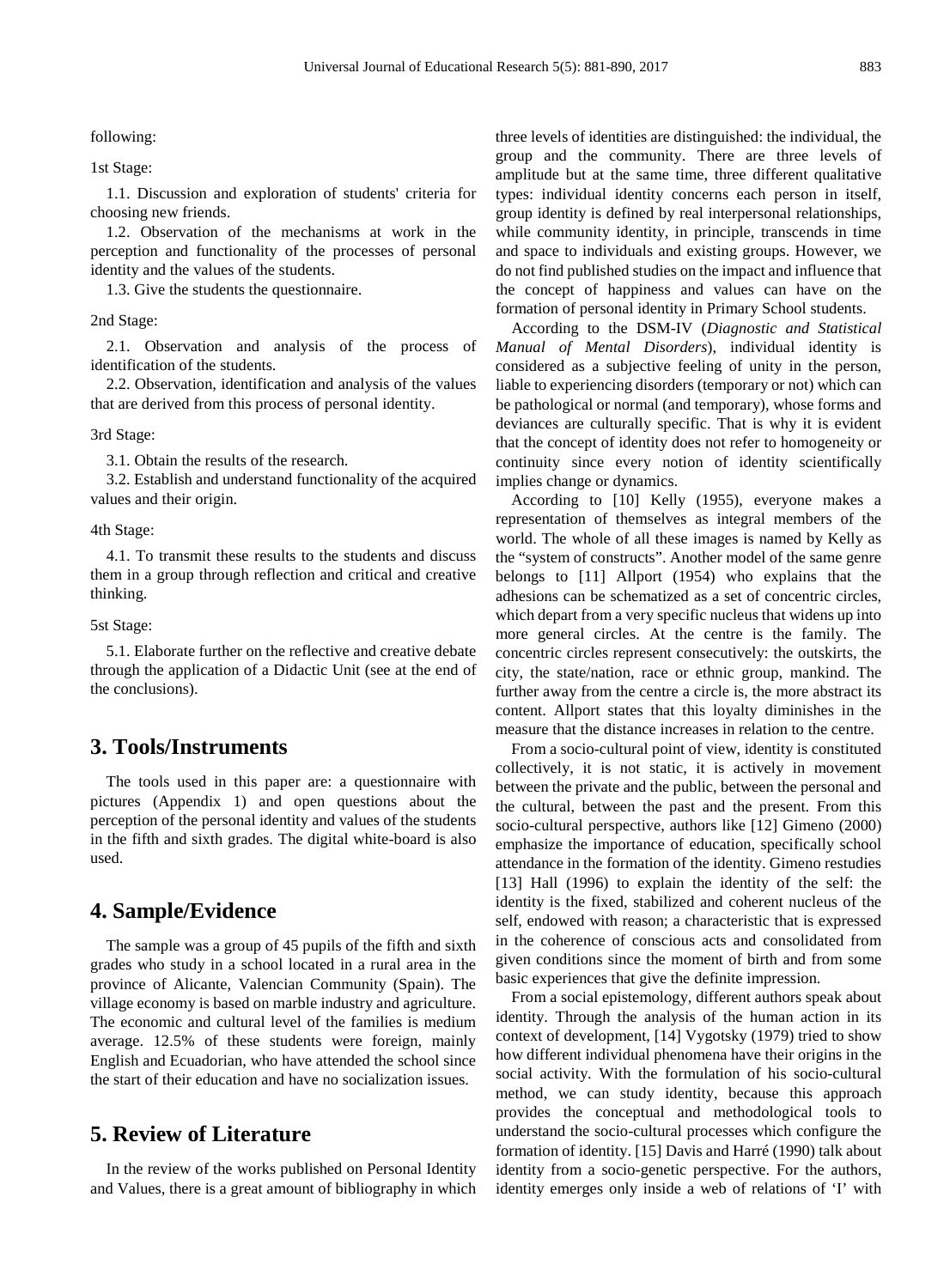others because in isolation, personal features are irrelevant.

Other authors talk about identity in a school context and its relation with adolescence and the choice of a degree: [16] Bloss (1992), [17] Vygotsky (1984) and [18] Erikson (1993). Bloss studied adolescence from a psychoanalytic approach and conceived identity as a reorganization of the emotional life in terms of intrinsic conflicts of risk and resolution. Likewise, Eriksson recognized the essential role of socio-cultural backgrounds in the formation of identity, for them identity is established in a process in the core of the individual and in the core of the community culture.

In relation to the concept of happiness, emotions and feelings perform a vital role in human beings and are absolutely linked to all areas of life. Emotions are present every day, at every moment; they are evident in our thoughts, through our actions, our behaviors, our facial gestures and body language. Lately, the need to have this emotional aspect present in the educative field is being considered, there is enough bibliography about emotional competences of our students but there are few works in this field about this subject. Besides this, there are few published works about the concept of happiness in the students at primary school.

Developmental psychology questions what and when children know about emotions, and how and what they understand about this process of regulation of emotions, in order to determine the optimal moments of educational intervention to enable students to learn to identity and control their emotions. This is a very important aspect for an optimal psycho-evolutionary development of children, an aim of education.

[19] Abarca M. (2002) highlights the emotional competence as a group of abilities that allows us to understand, express and regulate appropriately the emotional phenomena. He includes emotional consciousness, control of impulses, group work, taking care of oneself and others and so on. This facilitates the ability to cope better with life circumstances such as learning processes, interpersonal relationships, problem-solving, and adaptation to the context. [20] Bisquerra (2000) conducted exhaustive research about the classification of emotions, contents of consciousness and emotional regulation, the results of which make educational intervention more functional. From the early years we can teach emotional development and understand it as an educative process, continuous and permanent, that tries to promote the development of the emotional competences as an essential element in the integral development of the person [20-21] (Bisquerra, 2000, 2003).

[22] Koen Luyckx, Seth J. Schwartz, Luc Goossens, Wim Beyers, and Lies Missotten (2011) refer that [23] Côté and Levine (2002) distinguish among five identity strategies theorized as being common in late-modern societies. Resolvers are actively engaged in the process of forming an identity, fully capitalizing on opportunities provided within society, and motivated by a desire to optimize their potentials. Searchers are often driven by unrealistically high standards, rendering them unable to form a steady set of commitments.

They seem to be locked in a perpetual state of identity exploration and are in despair about their inability to enact or sustain commitments. In contrast, guardians have internalized the values of their parents or of society, providing them with a set of strict guidelines to move into adulthood.

[24] According to Arnett (2000), [25] Helson & Srivastava (2001), identity searching can be associated with some distress, but it may also serve as the route to personal growth and hence should be viewed in the light of personal development or self-discovery

Within research on family socialization and parenting, there is a strong interest in the construct of psychological control, a parenting dimension highly relevant to the process of identity because it intrudes upon or impedes the adolescent's search for autonomy [26] (Barber, 2002).

[27] Luyckx, Soenens, Vansteenkiste, Goossens, and Berzonsky (2007) and [28] Beyers and Goossens (2008) conducted a longitudinal study on the four-dimensional identity model and its relationships to constructs such as supportive parenting and psychological control. Findings were in line with transactional models of socialization that emphasize the need to study both child and parent effects when examining parent–child relationships.

Humans are interested in their identity. Identity-relevant self-construal carry affective consequences [29] Leary, (2007). So people seek to construe themselves in ways that augment the pleasantness, or diminish the unpleasantness, of those consequences.

## **6. Results and Discussion**

The origin of this research occurred in a normal classroom setting, exploring the criteria used by the students when choosing new friends coming from different social and cultural backgrounds. Aiming at exploring and understanding the preferences of the students in choosing their friends, the students are shown a selection of 6 images of children from different cultural and economic backgrounds who are having fun together and are asked which children they would choose as their friends and why (Q.1 Which children would you choose as your friends?). Our initial idea was that students would choose the image that shows children with more social success and a higher economic level.

#### **Q1. Which children would you choose as your friends?**

Firstly, 39% of the students chose the picture with children belonging to a lower social and economic level because according to their criteria, "they are happier and they seem more fun". This choice makes them identify with this picture and with their perception that "happiness is necessary in life", understanding that happiness is a necessary criterion in their life. These answers made us think of the importance of this reflection and, consequently, three further questions were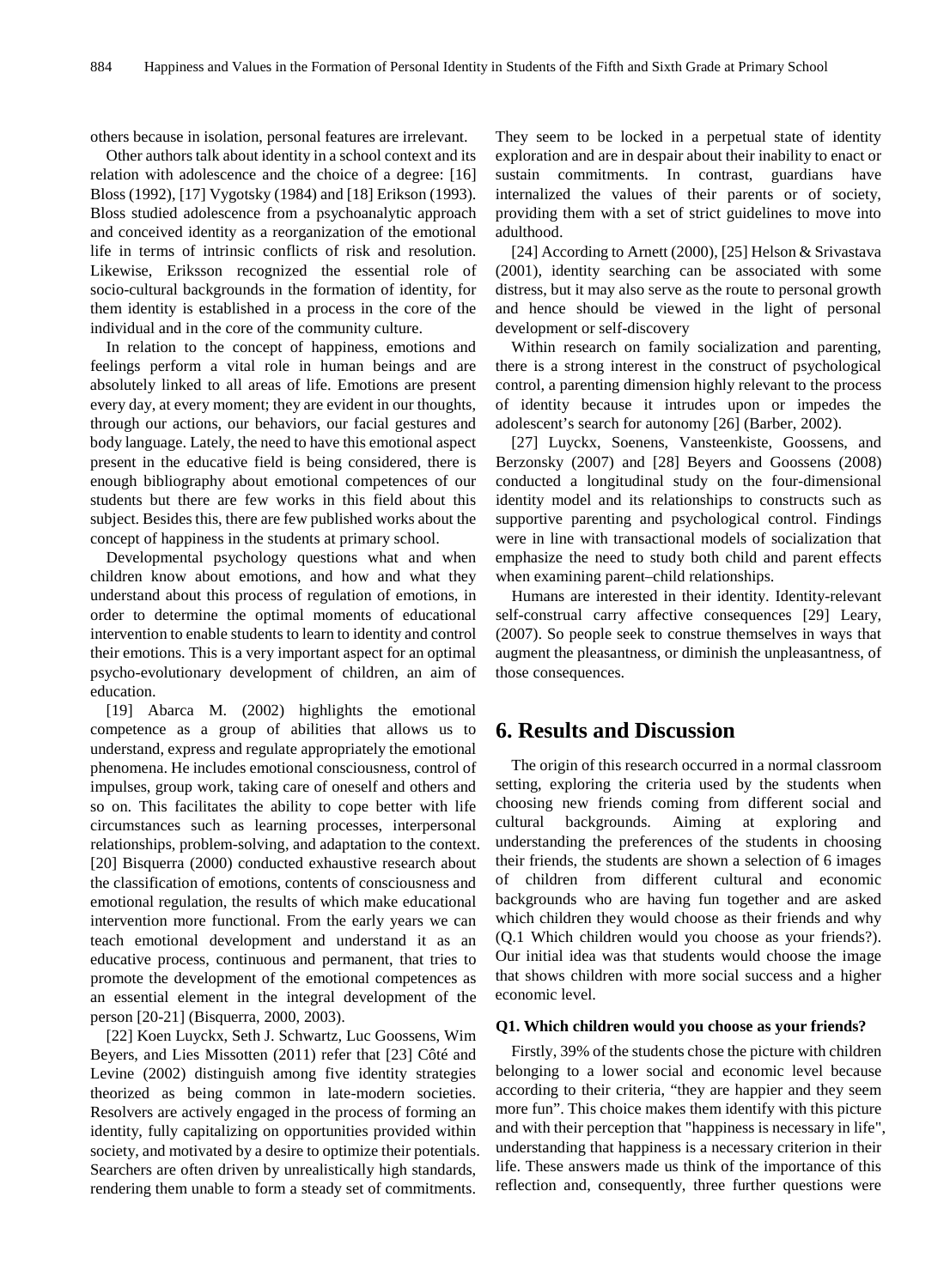added to the questionnaire to gather more information and deepen understanding of the concept of happiness, from the students' point of view (Q2. What is happiness for you?; Q3. Where have you learnt that the response you gave to Q2 is the source of happiness? and Q4. From whom have you learnt that definition of happiness?).

Secondly, 26% of the students chose the picture that shows children who are of Romany descent, using the term "racism". Up to now, this term has not been mentioned in the classroom. According to the students, they would choose these children because "there is no racism between them, they respect each other and have fun together". This reflection is very important, because they associate the values of respect and fun as a form of prevention against racism.

Thirdly, 22.5% of students chose the image with children similar to them because "they are like me". On this occasion, they have identified, in addition to the image of fun, with being a part of a group and talking to each other. Here, the value of communication is highlighted.

In fourth place, 13% of students chose the picture because the children in it "seem nice and fun". In the fifth and sixth places, both were equal with 9.6% students choosing the picture arguing that "there is respect between them and they have a lot of fun. Although they have nothing, they are very happy and have fun". The students highlight the value of happiness above materialistic value. Moreover, they identity

with the actions performed in the images, i.e., sharing hobbies is a very important criterion when choosing friends.

#### **Q2. What is happiness for you?**

Remarkably, the highest number of students, 68%, chose being healthy as the most important criterion in order to be happy. 48% of the students thought that having friends was the second most important criterion to achieve happiness. Only 26% of the students thought that to have a family was a necessary reason to be happy.

These results highlight the importance of friendship and feeling part of a group for the students of this age. This group belonging gives them security, allows them to feel confidence and it reinforces their personal identity. Although it is significant that the first criterion they associate with happiness is health.

It is also significant that only 13% of students answered with the criterion of "have the things I want", followed by only 9.6% with the answer "have love". 6.4% of the students think that happiness is having money, being with people they love, their family being well, and enjoying life. Finally, 3.2% of the students chose criteria such as "to be kind, give money or donate blood, to know who you are, their parents not separating, no-one in their family dying, friends being happy, and to pass all subjects". These are barely significant results and somewhat dispersed.



**Graph 1.** Which children would you choose as your friends?



**Graphic 2**. What is happiness for you?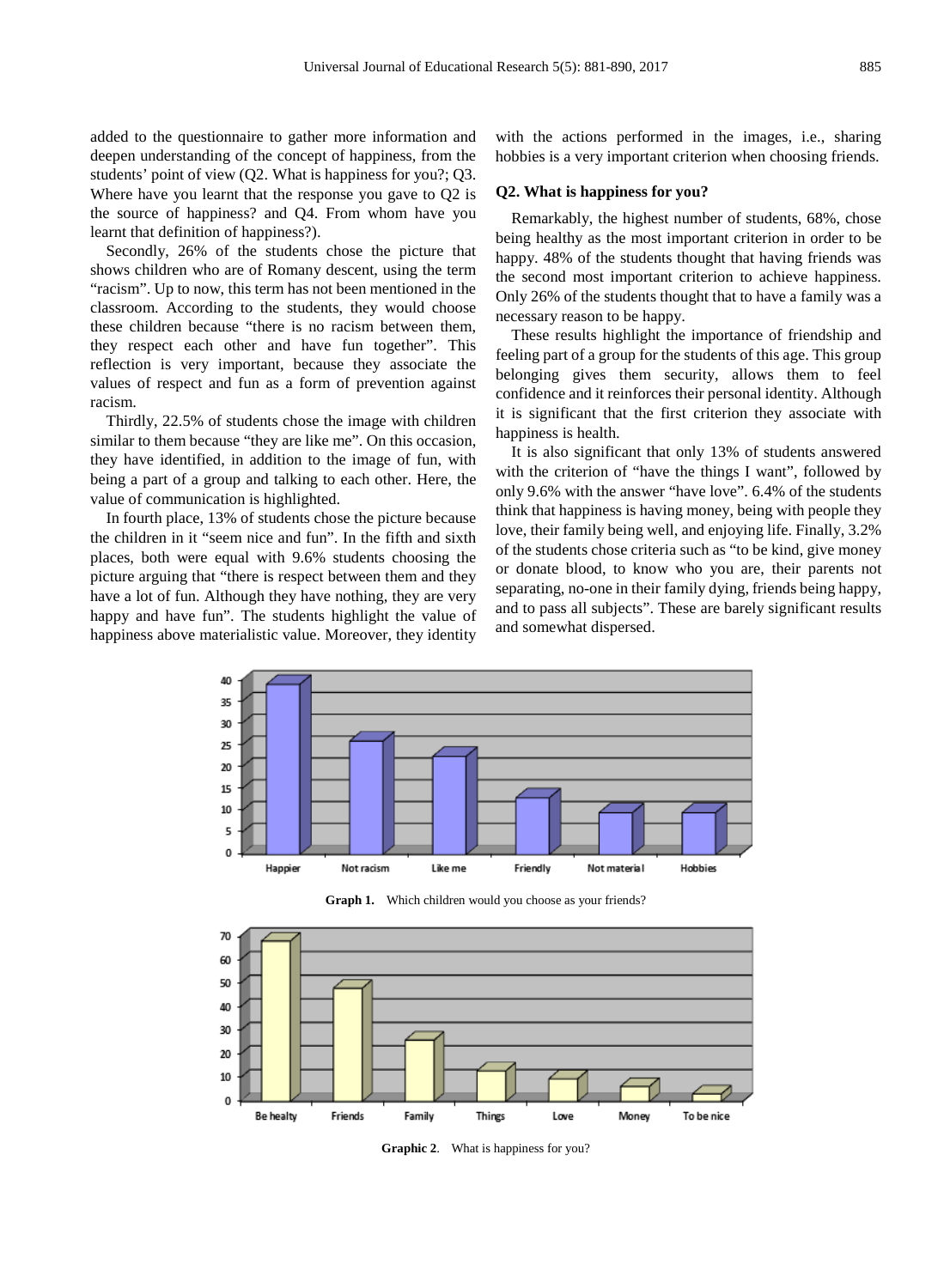#### **Q3. Where have you learnt that the response you gave to Q2 is the source of happiness?**

Most of the students, 84%, responded that they have learnt the concept and perception of happiness at home, with their families. Considerably fewer students, only 26%, said they have learnt it at school. 22.5% of the students said that they have learnt the concept and perception of happiness with friends because 'they help me to know when I am sad or happy'. These answers reinforce previous results in which the students of this age need the reference of their friends and the security of belonging to a group.

Finally, with low percentages of 6.4% and 3.2%, respectively, the students name television and catechesis (Catholic education in preparation for First Communion) as the place where they have acquired their concept and perception of happiness.

#### **Q4. From whom have you learnt that definition of happiness?**

Similar to Q3, a high percentage of students, 80.6%, answered that they have learnt the concept of happiness from their parents or family. If we add to this 80.6%, the 16% of the answers giving grandparents as the source of learning this concept, we would have almost 100% of the answers. These results show us the importance of family in the emotional world of the students.

Far fewer students, 32%, learn to be happy from their friends. It is surprising that in Q2, a high percentage of students, 48%, respond that happiness is having friends, followed by 26% of having a family, however, the results of Q4 indicate that they learn this concept from their parents and family. Lastly, with only 13% and 6.4% respectively, the answers again place teachers in the last positions, together with television, as models to learn what happiness is.



**Graphic 3.** Where have you learnt that the response you gave to Q2 is the source of happiness?



**Graphic 4**. From whom have you learnt that definition of happiness?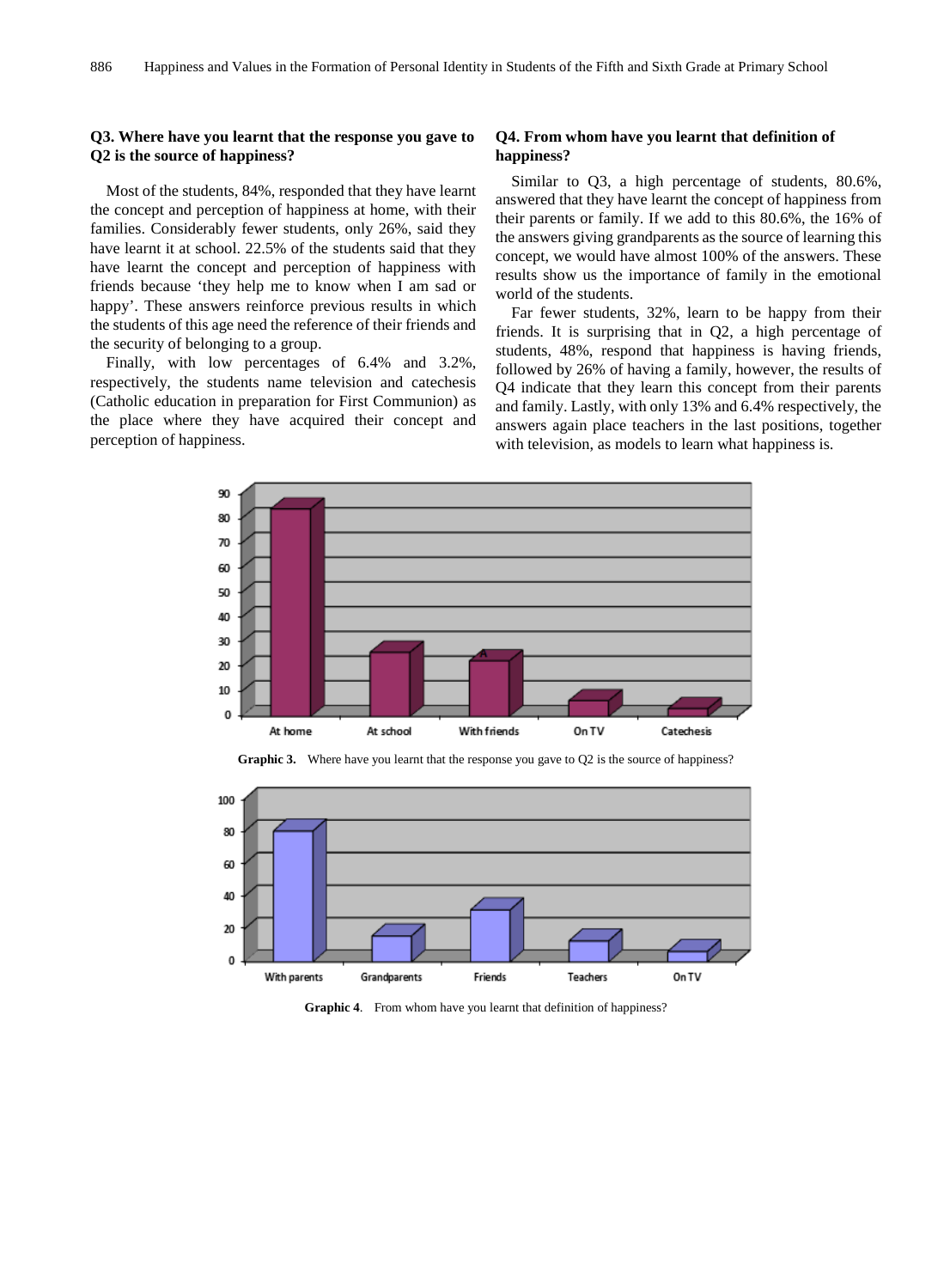## **7. Conclusions**

Analyzing the results of the first question: **'Which children would you choose as friends'**, we can establish the order of the values of the students in the fifth and sixth grades at primary school:

- **1. Happiness is a necessity in life.**
- **2. The values of respect and fun maybe a form of prevention against racism.**
- **3. The value of communication is important in order to be happy.**
- **4. Having fun is important in life.**
- **5. Happiness is above material value. It is not necessary to have things to be happy.**
- **6. Sharing hobbies is a criterion for choosing friends.**

Regarding the second question **'What is happiness for you?'**, the analyzed results highlight the importance for the students of this age to have friends and to feel part of a group. This group belonging gives them confidence and strengthens their personal identity, although the students most significantly associate the criterion "health" with happiness. These answers may indicate that most of the students have their basics needs covered and they do not miss having materialistic things, since only a small number of students think that having things is necessary to be happy.

In relation to the third question: **'Where have you learnt that the response you gave to Q2 is the source of happiness?'**, the results obtained make us think that the majority of the students feel good in their families and they have them as referents and models for life. However, the students place the school as a model to learn how to be happy in a much lower position. This result would make us reflect about teachers, since it could suggest that too much attention is placed on curriculum and emotional education of the students is being neglected. The answers found in this third question reinforce the previous results in which the students of this age need the reference of their friends and the security of belonging to a group.

Regarding the last question: **'From whom have you learnt that definition of happiness?'** the students highlight that their families make them feel happy and the experience of that feeling is what makes them learn the concept of happiness. The results obtained indicate that the students of this age associate being happy with having health and friends because, for them, it is necessary to have friends as models for personal identity, trust and belonging to a social group, but they learn the concept of happiness at home with their families, i.e., they learn to be happy by feeling the happiness that family life provides, in particular their parents and grandparents, in this order. These results show us the importance of the family in the emotional world of the students.

Once again, the students place in last positions the teachers, together with television as models for learning what happiness is. The analysis of these results should promote the curricular changes necessary to develop students' emotional competences.

In summary, fifth and sixth grade primary school students value happiness as a necessary aspect in life, associating criteria such as health, friendship and family in this order to achieve happiness. To be happy, they place more value on friends than family, however, the concept and perception of happiness is learnt at home with their parents and families. They learn to be happy by feeling happy and having their parents as models and their friends as a reference of identity and belonging. The students in the fifth and sixth grades consider happiness as the main value in human relationships, constituting a primary value necessary in their lives, an essential criterion for the choice of new friends, and to form their personal identity.

Finally, it should be pointed out that the students in the fifth and sixth grades think that 'fun, as an expression of happiness, prevents racism'. This reflection is very important for the development of programs to prevent racism which promote equality, justice and respect for diversity, Likewise, the results of this research suggest that it is necessary to update the teaching practice and equip teachers with new tools that develop students' feelings of happiness in order to, at last, establish shared values among the entire educative community.

#### **7.1. Didactic Proposals Identity and Values**

Following these results, a Didactic Unit is proposed to work out the concepts and criteria that the students have raised in the answers to the questionnaire, as well as the implication for teachers to be able to do and use in their own classrooms.

#### **7.2. Activities to promote critical thinking, reflection and creativity**

It is suggested that the discussion should not be limited to dealing with the cultural groups presented, since it is not a question of deepening the knowledge of the cultural group, but rather of the values and criteria that the students have expressed in the answers to the questionnaire. Creative thinking will be encouraged, trying to provide new and creative solutions to issues emerging from the debate.

#### **7.2.1. 1st Activity: Video to discuss the concept of intercultural happiness**

Computer classroom: Video viewing to establish comparisons between different cultural manifestations.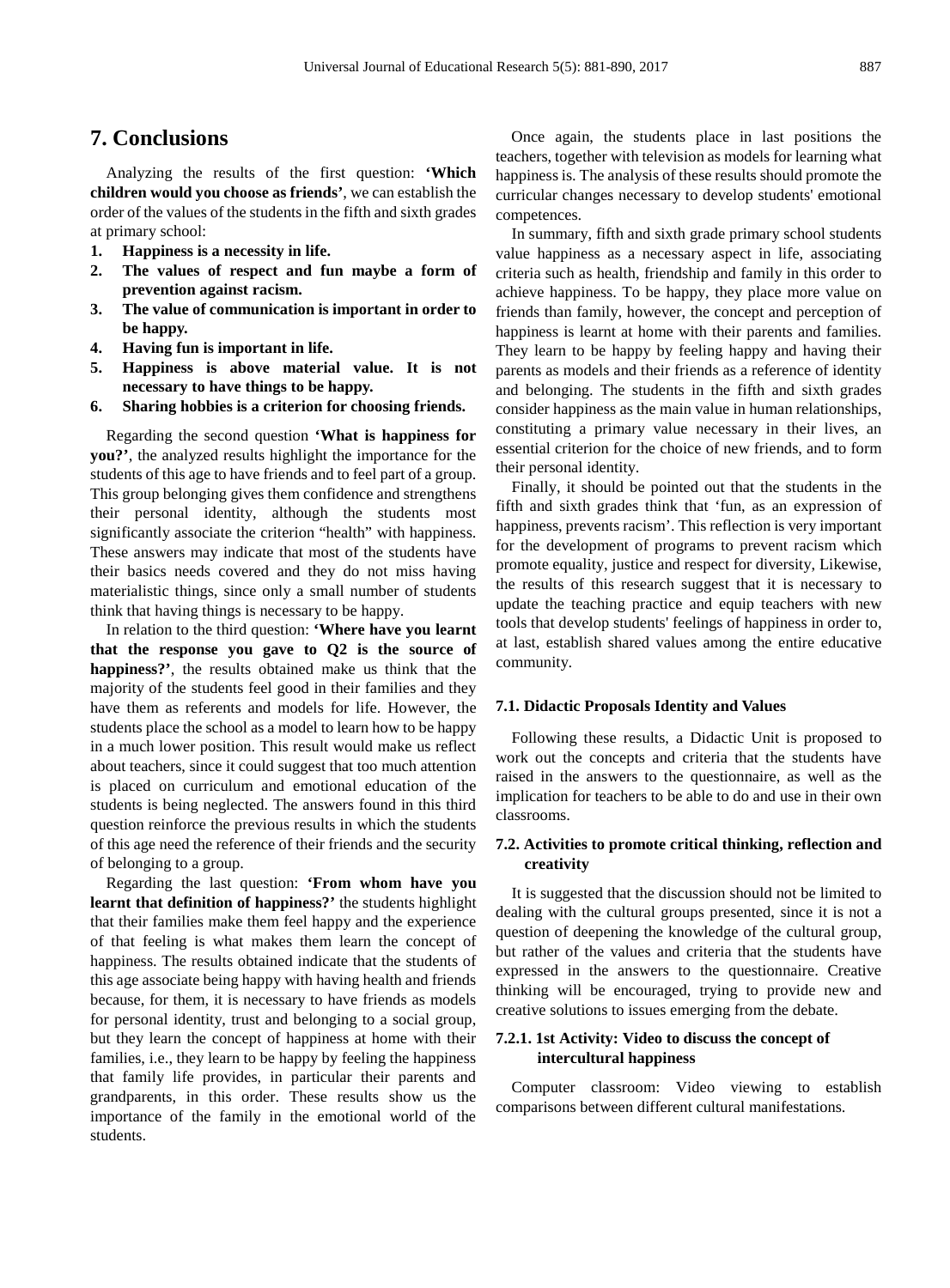Ask students to explain similarities and differences between our culture and the other cultures shown in the video. Explain your criteria for being happy in different cultures. They must also select the most appropriate way to represent the information (outline, table, etc.)

#### **7.2.2. 2nd Activity: Declaration of Human Rights. Values of respect against racism**

Analyze different articles of the Declaration of Human Rights. What rights do the students have in common with images of children from different social and cultural backgrounds? Which of them are fulfilled for them and which ones are fulfilled for each one of us? It is also suggested to consult Human Rights: thematic index.

Based on the answers given, they will be able to create a chart containing the similarities and differences that they believe exist between boys and girls of different social and cultural backgrounds.

- **7.2.3. 3rd Activity: Analyze the changes in society and the place that their personal and social / cultural values occupy, recognizing their functionality and repercussions. The values of communication, intrinsic happiness above materialism, respect and generosity will be discussed and reflected upon**
- Interpretation and representation of processes of historical change
- Analysis and interpretation of some works of art from different perspectives (sociological, iconographic ...) using various information about the historical context, the author, the public, etc.
- Search, analysis, interpretation and critical evaluation of information about societies or cultures other than their own from different sources of information (written, material, visual, etc.).
- Analysis and interpretation of cultural values in different societies.
- Comparison of cultural values with survival values. Are they the same, different, which are more necessary, what are their functions...? Explain your reasons.

#### **7.2.4. 4th Activity: Synthesis of conclusions from a creative and artistic perspective.**

- Create a collage, mural, sculpture, poem and/or musical piece with or without lyrics…where they express their experiences as a conclusion and summary. This can be individual or in groups.
- Show these artistic works.
- Finally, families could be invited to an Open Day at the school to see these works. In addition, photos and texts of this work could be published on the school blog/web page, and could also be sent to the local and state newspapers.

## **Acknowledgements**

We are very grateful to all pupils than have participated in this study, as well as the members of the school management for facilitating all work.

Special thanks to Katie Howarth for her invaluable help in translating this study.

# **Appendix**

**QUESTIONNAIRE** 

Name: \_\_\_\_\_\_\_\_\_\_\_\_\_\_\_\_\_\_\_\_\_\_\_\_\_\_\_\_\_\_ Date: \_\_\_\_\_\_\_\_\_\_\_\_\_\_\_\_\_\_\_\_\_\_\_\_\_

Q1. Which of these children would you like to choose as friends? Why?

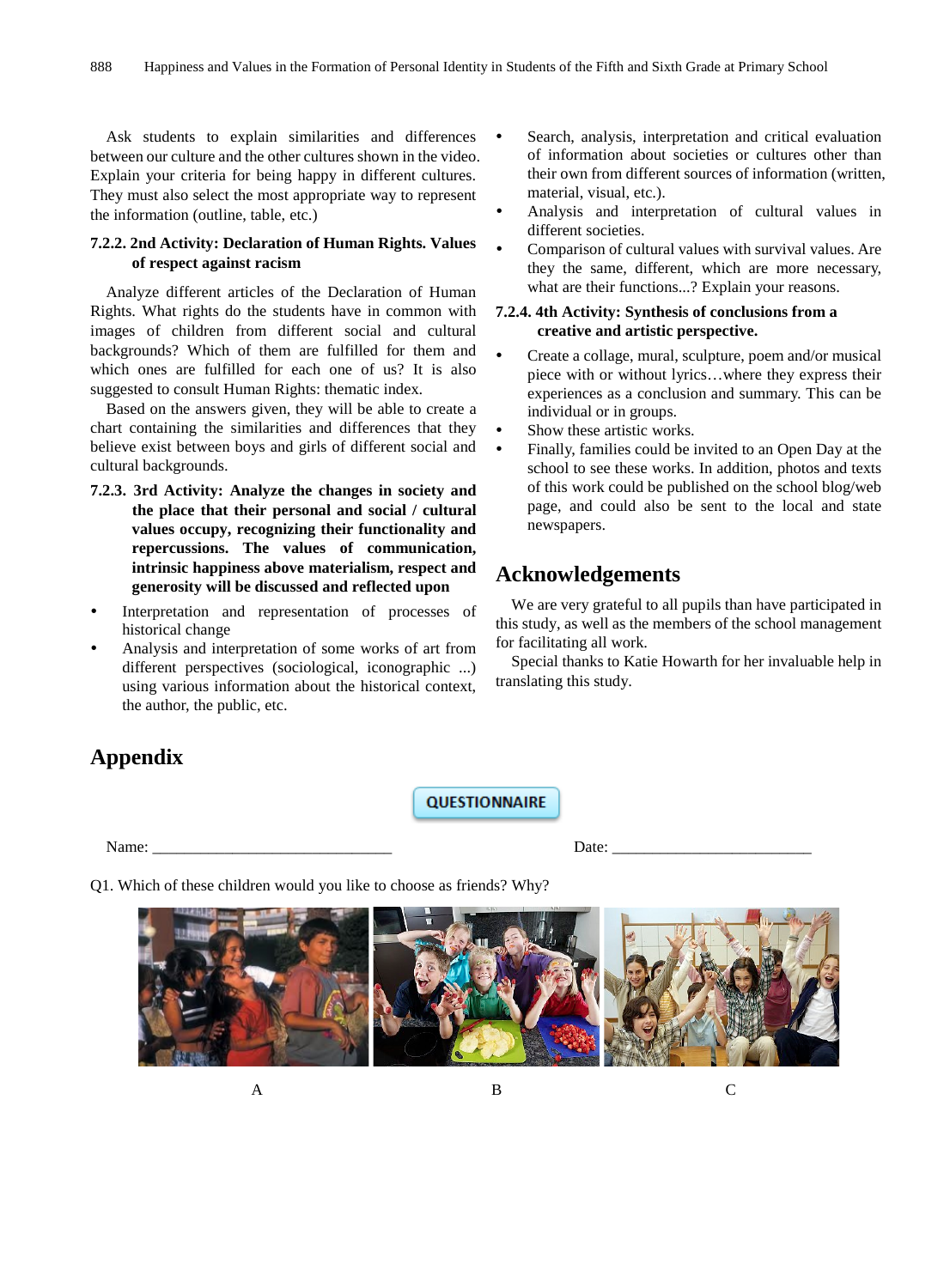

D E F

\_\_\_\_\_\_\_\_\_\_\_\_\_\_\_\_\_\_\_\_\_\_\_\_\_\_\_\_\_\_\_\_\_\_\_\_\_\_\_\_\_\_\_\_\_\_\_\_\_\_\_\_\_\_\_\_\_\_\_\_\_\_\_\_\_\_\_\_\_\_\_\_\_\_\_\_\_\_\_\_\_\_\_\_\_\_\_\_\_\_\_\_\_\_\_\_\_\_\_

\_\_\_\_\_\_\_\_\_\_\_\_\_\_\_\_\_\_\_\_\_\_\_\_\_\_\_\_\_\_\_\_\_\_\_\_\_\_\_\_\_\_\_\_\_\_\_\_\_\_\_\_\_\_\_\_\_\_\_\_\_\_\_\_\_\_\_\_\_\_\_\_\_\_\_\_\_\_\_\_\_\_\_\_\_\_\_\_\_\_\_\_\_\_\_\_\_\_\_ \_\_\_\_\_\_\_\_\_\_\_\_\_\_\_\_\_\_\_\_\_\_\_\_\_\_\_\_\_\_\_\_\_\_\_\_\_\_\_\_\_\_\_\_\_\_\_\_\_\_\_\_\_\_\_\_\_\_\_\_\_\_\_\_\_\_\_\_\_\_\_\_\_\_\_\_\_\_\_\_\_\_\_\_\_\_\_\_\_\_\_\_\_\_\_\_\_\_\_

\_\_\_\_\_\_\_\_\_\_\_\_\_\_\_\_\_\_\_\_\_\_\_\_\_\_\_\_\_\_\_\_\_\_\_\_\_\_\_\_\_\_\_\_\_\_\_\_\_\_\_\_\_\_\_\_\_\_\_\_\_\_\_\_\_\_\_\_\_\_\_\_\_\_\_\_\_\_\_\_\_\_\_\_\_\_\_\_\_\_\_\_\_\_\_\_\_\_\_ \_\_\_\_\_\_\_\_\_\_\_\_\_\_\_\_\_\_\_\_\_\_\_\_\_\_\_\_\_\_\_\_\_\_\_\_\_\_\_\_\_\_\_\_\_\_\_\_\_\_\_\_\_\_\_\_\_\_\_\_\_\_\_\_\_\_\_\_\_\_\_\_\_\_\_\_\_\_\_\_\_\_\_\_\_\_\_\_\_\_\_\_\_\_\_\_\_\_\_ \_\_\_\_\_\_\_\_\_\_\_\_\_\_\_\_\_\_\_\_\_\_\_\_\_\_\_\_\_\_\_\_\_\_\_\_\_\_\_\_\_\_\_\_\_\_\_\_\_\_\_\_\_\_\_\_\_\_\_\_\_\_\_\_\_\_\_\_\_\_\_\_\_\_\_\_\_\_\_\_\_\_\_\_\_\_\_\_\_\_\_\_\_\_\_\_\_\_\_

\_\_\_\_\_\_\_\_\_\_\_\_\_\_\_\_\_\_\_\_\_\_\_\_\_\_\_\_\_\_\_\_\_\_\_\_\_\_\_\_\_\_\_\_\_\_\_\_\_\_\_\_\_\_\_\_\_\_\_\_\_\_\_\_\_\_\_\_\_\_\_\_\_\_\_\_\_\_\_\_\_\_\_\_\_\_\_\_\_\_\_\_\_\_\_\_\_\_\_ \_\_\_\_\_\_\_\_\_\_\_\_\_\_\_\_\_\_\_\_\_\_\_\_\_\_\_\_\_\_\_\_\_\_\_\_\_\_\_\_\_\_\_\_\_\_\_\_\_\_\_\_\_\_\_\_\_\_\_\_\_\_\_\_\_\_\_\_\_\_\_\_\_\_\_\_\_\_\_\_\_\_\_\_\_\_\_\_\_\_\_\_\_\_\_\_\_\_\_ \_\_\_\_\_\_\_\_\_\_\_\_\_\_\_\_\_\_\_\_\_\_\_\_\_\_\_\_\_\_\_\_\_\_\_\_\_\_\_\_\_\_\_\_\_\_\_\_\_\_\_\_\_\_\_\_\_\_\_\_\_\_\_\_\_\_\_\_\_\_\_\_\_\_\_\_\_\_\_\_\_\_\_\_\_\_\_\_\_\_\_\_\_\_\_\_\_\_\_

\_\_\_\_\_\_\_\_\_\_\_\_\_\_\_\_\_\_\_\_\_\_\_\_\_\_\_\_\_\_\_\_\_\_\_\_\_\_\_\_\_\_\_\_\_\_\_\_\_\_\_\_\_\_\_\_\_\_\_\_\_\_\_\_\_\_\_\_\_\_\_\_\_\_\_\_\_\_\_\_\_\_\_\_\_\_\_\_\_\_\_\_\_\_\_\_\_\_\_ \_\_\_\_\_\_\_\_\_\_\_\_\_\_\_\_\_\_\_\_\_\_\_\_\_\_\_\_\_\_\_\_\_\_\_\_\_\_\_\_\_\_\_\_\_\_\_\_\_\_\_\_\_\_\_\_\_\_\_\_\_\_\_\_\_\_\_\_\_\_\_\_\_\_\_\_\_\_\_\_\_\_\_\_\_\_\_\_\_\_\_\_\_\_\_\_\_\_\_ \_\_\_\_\_\_\_\_\_\_\_\_\_\_\_\_\_\_\_\_\_\_\_\_\_\_\_\_\_\_\_\_\_\_\_\_\_\_\_\_\_\_\_\_\_\_\_\_\_\_\_\_\_\_\_\_\_\_\_\_\_\_\_\_\_\_\_\_\_\_\_\_\_\_\_\_\_\_\_\_\_\_\_\_\_\_\_\_\_\_\_\_\_\_\_\_\_\_\_

Q2. What is happiness for you?

Q3. Where have you learnt that the response you gave to Q2 is the source of happiness?

Q4. From whom have you learnt that definition of happiness?

## **REFERENCES**

- [1] Del Rosario Arenas Paz Revelado de huellas lofoscópicas en papel Monografías, 2011.
- [2] Fromm, E., Del Tener al Ser. Ediciones Paidos Ibérica. 1a. Edición, 2000. Madrid, España. Pág. 38, 2000.
- [3] Arfuch, L. Catanzarro, G., Di Cori, P. Pecheny, M. Robin, R., Sabsaym L., Silvestri, G. Identidades, sujetos y subjetividades. Bs. As., Prometeo, 2002.
- [4] Martin, R. Barresi, J. (Eds.). Personal Identity. Oxford, Blackwell, 2003.
- [5] Morin, E. El método 5. La humanidad de la humanidad. La identidad humana. Madrid, Cátedra, 2003.
- [6] [6] Peterson, B. CLARK, E. (Eds.) Identity Dynamics and the Construction of Boundaries. Lund, Nordic Academic Press, 2003.
- [7] Jiménez, J.C.,*El Valor de los Valores*. Cograf Comunicaciones, 2008.
- [8] Seligman, M. E. P, *La auténtica felicidad*. Barcelona: Ediciones B., 2003.
- [9] Mora, F., *Neuroeducación.* Alianza Editorial, 2013.
- [10] Kelly; The psychology of personal constructs. Norton, New York, 1955.
- [11] Allport, G. W., The historical background of modern social psychology. En G. Lindzey (Ed.), *Handbook of Social Psychology,* Vol 1, 3-56. Reading, Estados Unidos: Addison-Wesley, 1954.
- [12] Gimeno, S.C., La educación obligatoria: su sentido educativo y social. Morata. Madrid, 2000.
- [13] Hall, S. and y du Gay, P., *Cuestiones de identidad cultural*. Amorrortu editores Buenos Aires- Madrid, 1996.
- [14] Vygotsky, L. S., El desarrollo de los procesos psicológicos superiores. Buenos Aires: Grijalbo, 1979.
- [15] Davies, B. & Harré, R., Positioning: the discursive production of selves. *Journal for the Theory of Social Behavior*. V. 20, pp. 43-63, 1990.
- [16] Bloss, P., *Psicoanálisis de la Adolescencia*. Joaquín Mortiz, México, 1992.
- [17] Vygotsky, L. S., *Paidología del Adolescente*. T: IV Pedagógica, Moscú. 1984.
- [18] Erikson, Las ocho edades del hombre, en infancia y sociedad. Buenos Aires. Ediciones Hormé, 1993.
- [19] Abarca Castillo, M., Marzo Ruiz, L., Sala Roca, L. La educación emocional en la práctica educativa de Primaria. Bordón. Revista de pedagogía, Vol. 54, N 4, 2002.